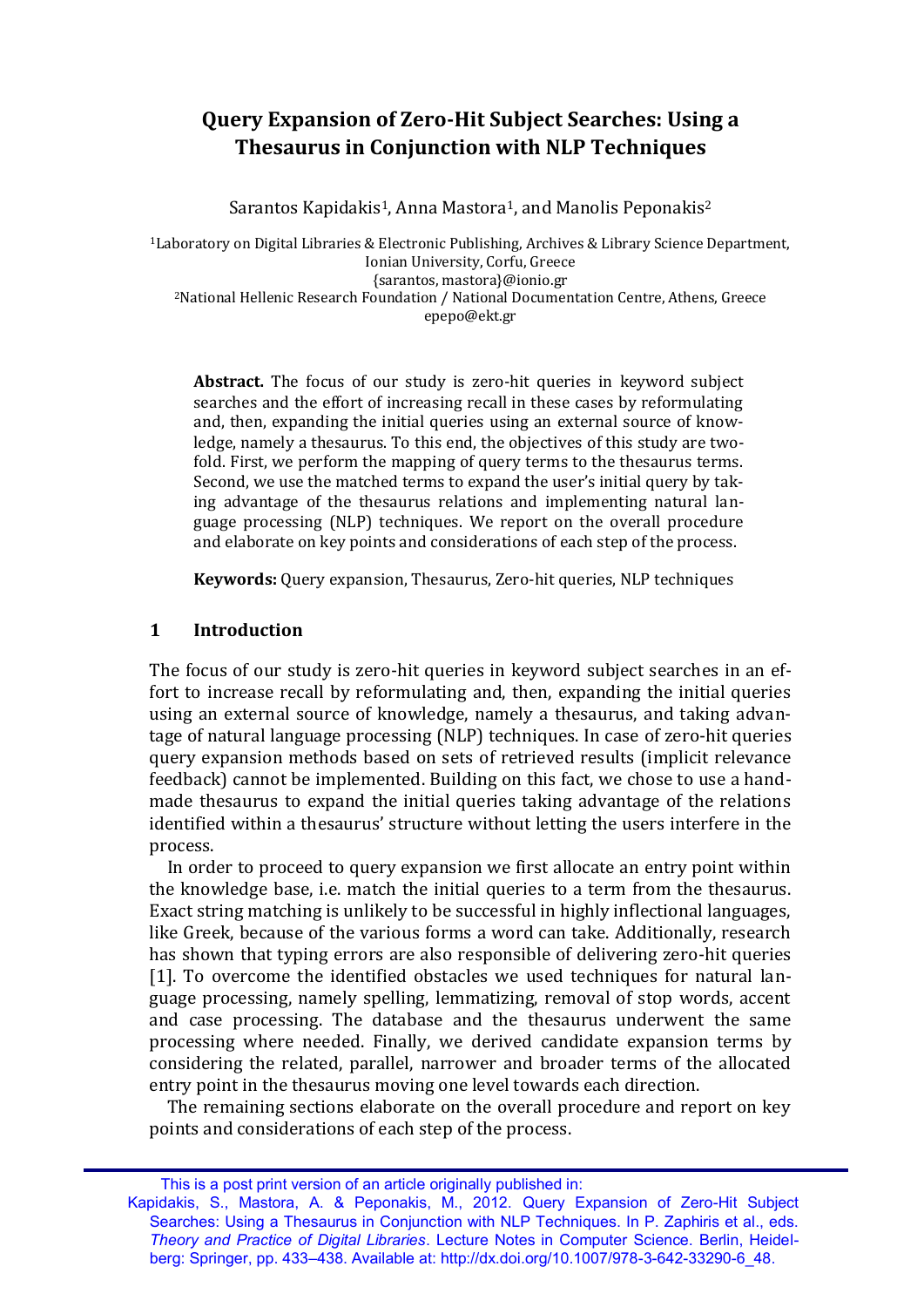#### **2 Aims and Objectives**

The aim of the study is to improve the recall of user queries which returned zero hits by expanding them through multi-step implementation of natural language processing techniques and hand-made thesaurus browsing. To this end, the objectives of this study are twofold. First, we perform the matching of query terms to the thesaurus terms. Second, we use the mapped terms to expand the user's initial query terms by taking advantage of the thesaurus relations.

#### **3 Related Work**

In [2] is stated that the most critical language issue for retrieval effectiveness is the terms mismatch problem: the indexers and the users often do not use the same words. We say that this is undoubtedly one of the major reasons for a system's poor performance, especially as the outcome of subject searching [3, 4]. Agreeing with [5] we also suggest that the Subject facet is the only facet with semantic relations between its terms, making it the most suitable facet for our method and experimental setup.

In [6] is clarified that *query reformulation* involves either the restructuring of the original query or by adding new terms, while *query expansion* is limited to adding new terms to the original query. Three types of query expansion are discussed in literature: manual, automatic, and interactive (i.e., semiautomatic, user-mediated, or user-assisted). In [7] is stated that thesauri have been recognized as a useful source for enhancing search-term selection for query formulation and expansion. In their study they mention that in 50% of the searches where additional terms were suggested from the thesaurus, users stated that they had not been aware of the terms at the beginning of the search. In [8], about the performance comparison of thesaurus relationships in automatic versus interactive query expansion is concluded that synonyms and narrower terms are good candidates for automatic expansion, while related (associative) terms are better candidates for interactive expansion, leaving the report on broader terms rather equivocal.

In [9] is reported that the improvement in expansion increases when adding up to 20 terms, and reaches a plateau, then the improvement begins to decrease when more than 50 terms are added. The expanded queries, however, still perform better than the original queries. They also indicate that expanding a query with 30 to 40 top ranked terms seems to be the safest method with respect to the collection targeted in their evaluation. Additionally, the user may get confused if the system retrieves documents that do not contain the original query terms. But, using a thesaurus gives the user confidence and security that her needs are met, as reported in [10], while in [7] is mentioned that narrower and related terms taken together constitute approximately 60% of the queryexpansion terms selected by users.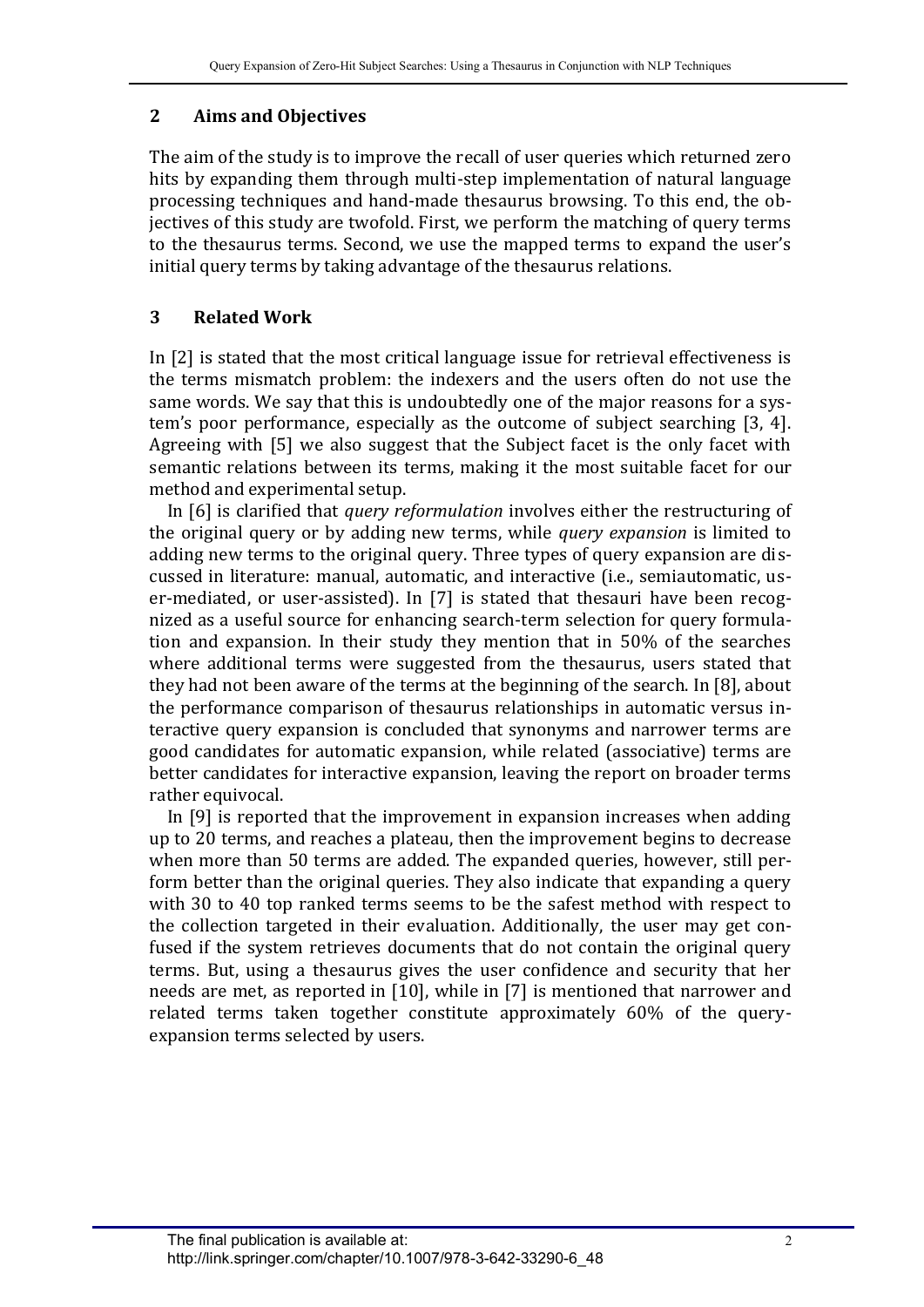### **4 Methodology**

The data analyzed in this paper was gathered from the log files produced during an in vitro experiment. More details about the experiment scenario can be found in [1].

We have to make clear at this point that the participants did not counteract with the thesaurus at any step of submitting their queries. Moreover, the subjects contained in the database were not formulated according to the thesaurus; they were free keywords provided by the cataloguers. The thesaurus was a tool used for our data post-processing.

### **4.1 The tools: Thesaurus, Speller and Lemmatizer**

For our study we used the EuroVoc<sup>1</sup> thesaurus which is widely-used, multidisciplinary and available in 22 European languages, Greek being among them. We used a licensed version which is available in a variety of formats such as XML and SKOS/XML. The version we used contained 6,797 descriptors and 3,554 non-descriptors. In terms of the relationships identified in the thesaurus, we report on the *Equivalence* (UF and USE) and *Hierarchical* (Broader (BT) and Narrower (NT)).

For spell checking and correcting the queries we used Aspell, v.0.60.62. Aspell is a utility program that connects to the Aspell library so that it can function as an ispell -a replacement, as an independent spell checker, as a test utility to test out Aspell library features, and as a utility for managing dictionaries used by the library. The Aspell library contains an interface allowing other programs direct access to its functions and therefore reducing the complex task of spell checking to simple library calls.

We also used the ilsp  $nlp<sup>3</sup>$  tool, which lemmatizes Greek texts. The input is an XCES document with POS-tagged tokens and the output is an XCES document with lemmas assigned to each token. The tool is developed by the Greek Institute for Language and Speech Processing and is freely available through a web interface.

## **5 Query Matching and Expanding**

The participants submitted 2,116 queries in total while 749 of them returned zero hits, which we further processed. Our first main task was to match the queries to the EuroVoc terms. Then we proceeded to expanding the allocated terms taking advantage of the thesaurus relations. Figure 1 depicts the basic steps of the process.

-

<sup>1</sup> Reproduced and adapted from the original language editions of the *Eurovoc Thesaurus (Edition 4.3)* © European Communities, 2008[. //eurovoc.europa.eu/](http://eurovoc.europa.eu/) (last accessed April 2012)

 $2$  Aspell, v.0.60.6. ©2000-2004 by Kevin Atkinson[, //aspell.net/](http://aspell.net/) (last accessed April 2012)

<sup>&</sup>lt;sup>3</sup> ilsp\_nlp, [//nlp.ilsp.gr/soaplab2-axis/](http://nlp.ilsp.gr/soaplab2-axis/) (last accessed April 2012)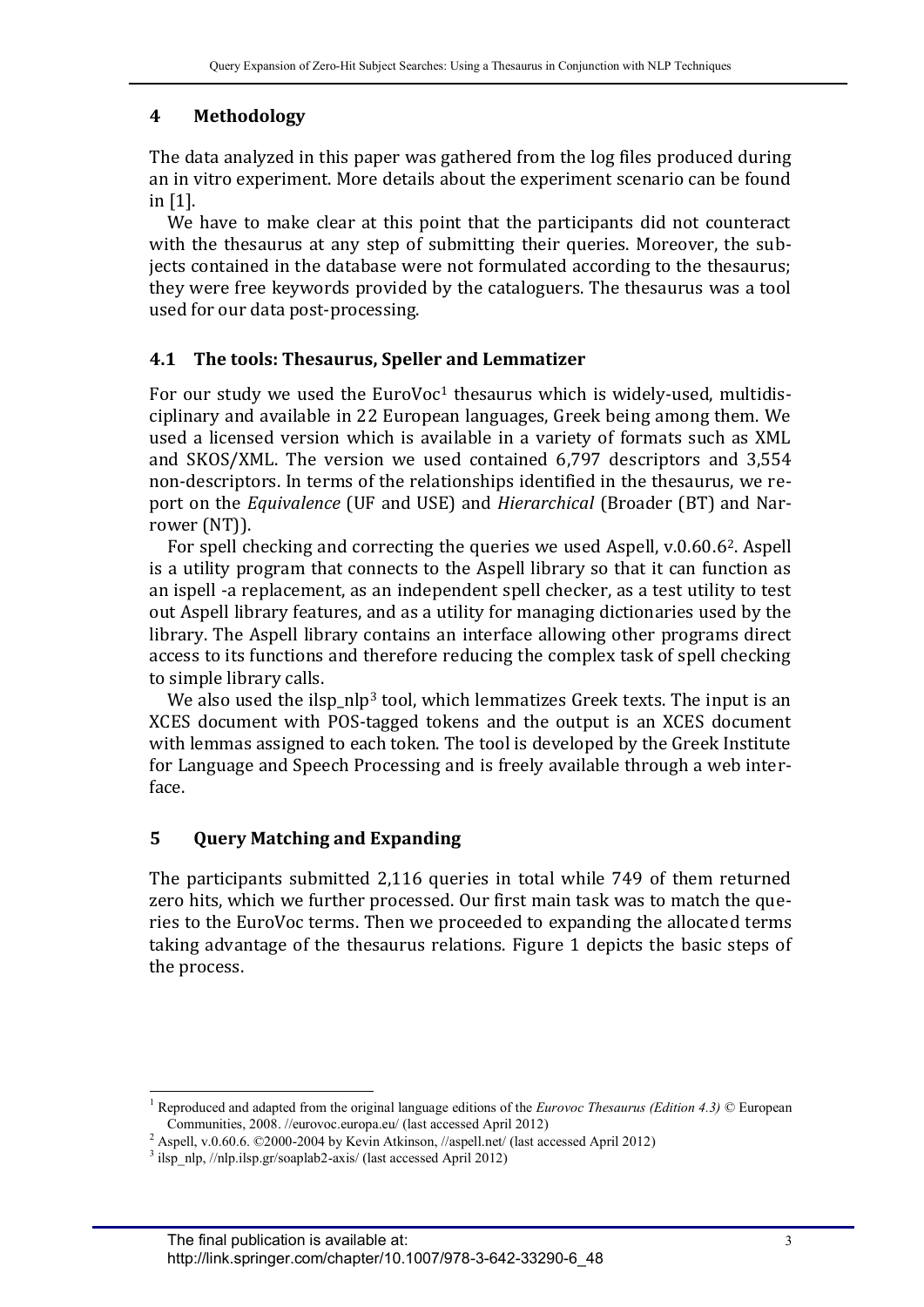

**Fig. 1.** Overview of the procedure followed

#### **5.1 Matching Queries to EuroVoc Terms**

In order to check if the query terms derived from the zero-hit queries were valid words we spell checked and corrected them with Aspell. The tool seems to work adequately, even for named entities, which is often a challenge. A decision we had to make concerned how many correction suggestions we would consider for each identified error. We decided, judging from a selective evaluation of the retrieved results, to use the first suggestion as the most likely to be correct.

During the execution of the search tasks, the participants submitted various forms of the word(s) representing their information need. Let us take for example the case of "Greenhouse effect". Within this nominal compound the word *Greenhouse* stands for "Θερμοκήπιο" *(Thermokēpio)*. We recorded the submission of the following forms of this word: *θερμοκήπιο (thermokēpio)*, *θερμοκηπίου (thermokēpíou)*, *θερμοκηπίων (thermokēpíōn)*, *θερμοκήπια (thermokēpia)*, one misspelled "*θερμοκηπείου*" (thermokēpeíou) and one truncated "*θερμοκήπ\**" (thermok*ē*p\*). In order to eliminate the variant types of the words due to inflections we lemmatized the words.

A significant issue we also had to deal with was about accents. They play an important role in Greek language but we faced a rather intriguing situation. Most IR systems do not consider them while searching but tools for language processing do consider them for the analysis they perform because a change in the accent position may lead to a change to the word semantics. So, we have to carry accents along the processing and drop them at a convenient point. We followed a similar approach for capitalized words. Finally, we dropped several allocated stop words.

As far as the matching between terms is concerned, the ideal situation is met when all words in the query term match a EuroVoc term. For multi-word Euro-Voc terms, this is highly unlikely. In this process, we accept as matching to Euro-Voc terms all terms that contain at least one word from the user query. If the EuroVoc term contains additional words, we do not really broaden the query semantics very much, because in order to consider that a EuroVoc term, matching the user query, is contained in a record, all of its words must be present in the record. For example the user submitted the term "organic food" and we located "organic law" and "organic farming" (because of "organic") as well as "food production", "food fat", "pet food" (because of "food"). A record will match this term if it includes at least one EuroVoc term from each of the two sets. Following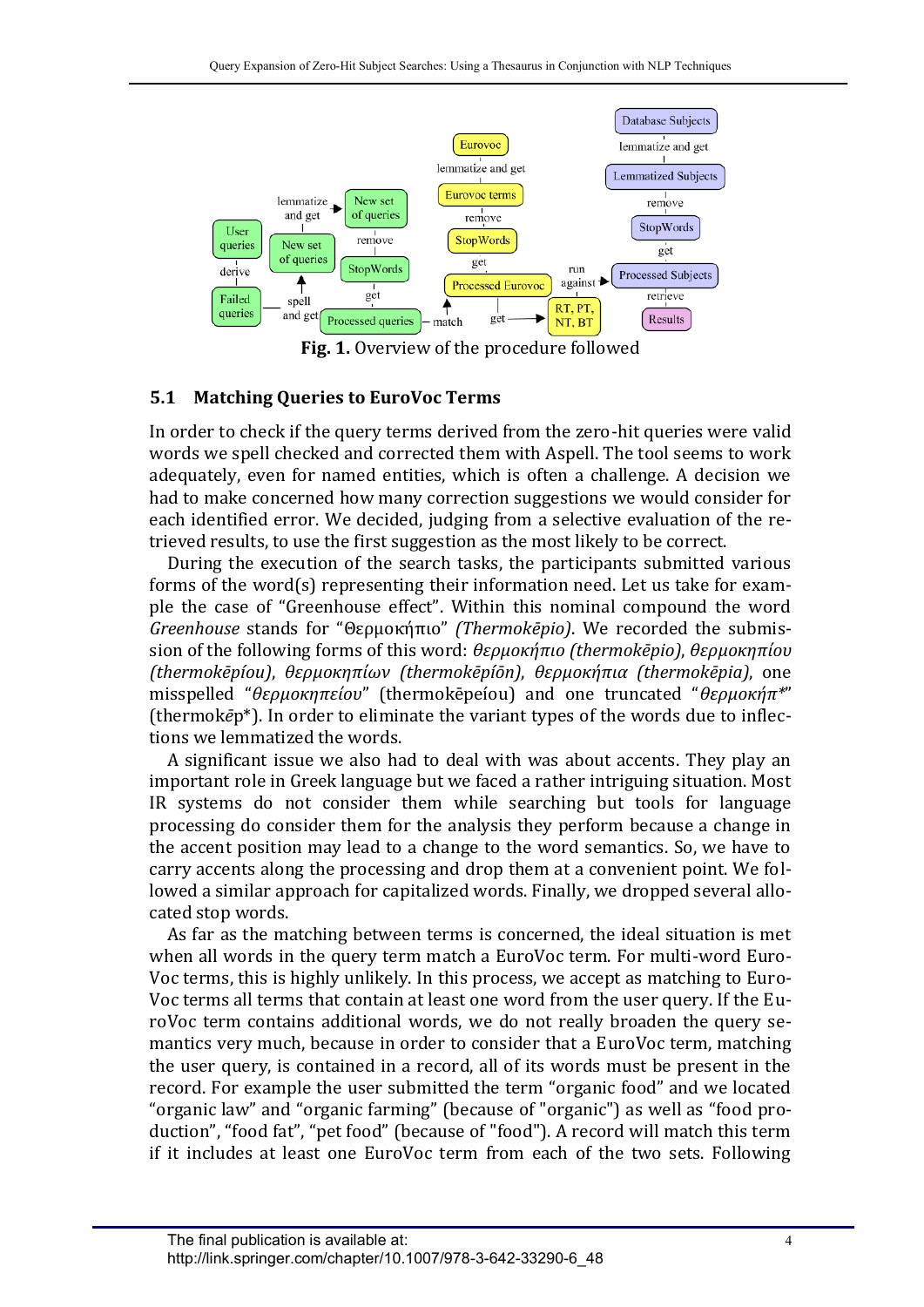these decisions, our pilot metrics showed that the 1,346 words we imposed to matching with the EuroVoc, 810 of them gave us a positive match.

Truncation in the query terms is also considered during matching, but introduces more problems in the transformation procedures. A truncated word may seem misspelled, and not be lemmatized, but should be left unchanged, as the replacement correct word will in many cases fail to match the words that the original word did.

### **5.2 Expanding Queries**

The second step involves utilizing the thesaurus structure and relations in order to produce the expansion terms. For each matching term, we currently follow all Related, Broader and Narrower relations for one level, and at the end we add the "Use For" relations for all the identified terms. All terms derived this way are accepted alternatives to the original word, and in order to be considered as matching a bibliographic record, all of its words are required to be present in this record. If more than one query words are replaced by a set of EuroVoc terms, at least one term from each set must match the bibliographic record, as well as all words that did not lead to any EuroVoc terms. Again, our pilot metrics show that for 810 mapped words to the thesaurus, we got 44,341 EuroVoc candidate-for-expansion terms in total.

### **6 Conclusion and Future Considerations**

Queries with zero hits are not a fruitful outcome for implementing relevance feedback techniques for query expansion. The use of techniques for language processing can be effective towards improving recall rates when it comes to highly inflectional languages, like Greek. Lemmatizing appears to be a more appropriate process though more computationally intensive. The improvement accomplished so far is shown in Table 1. For each subsequent step, the new set of queries derived from the previous step was re-run to the database. The overall conclusion is that by implementing the proposed framework, 219 (29.07%) of the initial 749 failed queries were dealt with successfully, meaning that they now lead to returning results, instead of zero hits.

| <b>State of Queries</b> | <i>Initial</i> |     | Spelled Lemmatized | Expanded |
|-------------------------|----------------|-----|--------------------|----------|
| No of zero-hit queries  | 749            | 676 | 624                | 531      |

**Table 1.** Improvement during transformation stages after database runs

The spell checking and correcting seem to be of considerable assistance towards the improvement of recall but requires extensive work on data interfacing and transformations in order to derive quantitative results, since we had to combine tools (for spelling, lemmatizing, thesaurus browsing and query matching) from various creators having different interfaces and functions.

We do have to consider further options and take more meaningful decisions in selecting candidate expansion terms available in the thesaurus so as to deal with the problem of ambiguity and avoid any semantic drifts caused by arbitrary